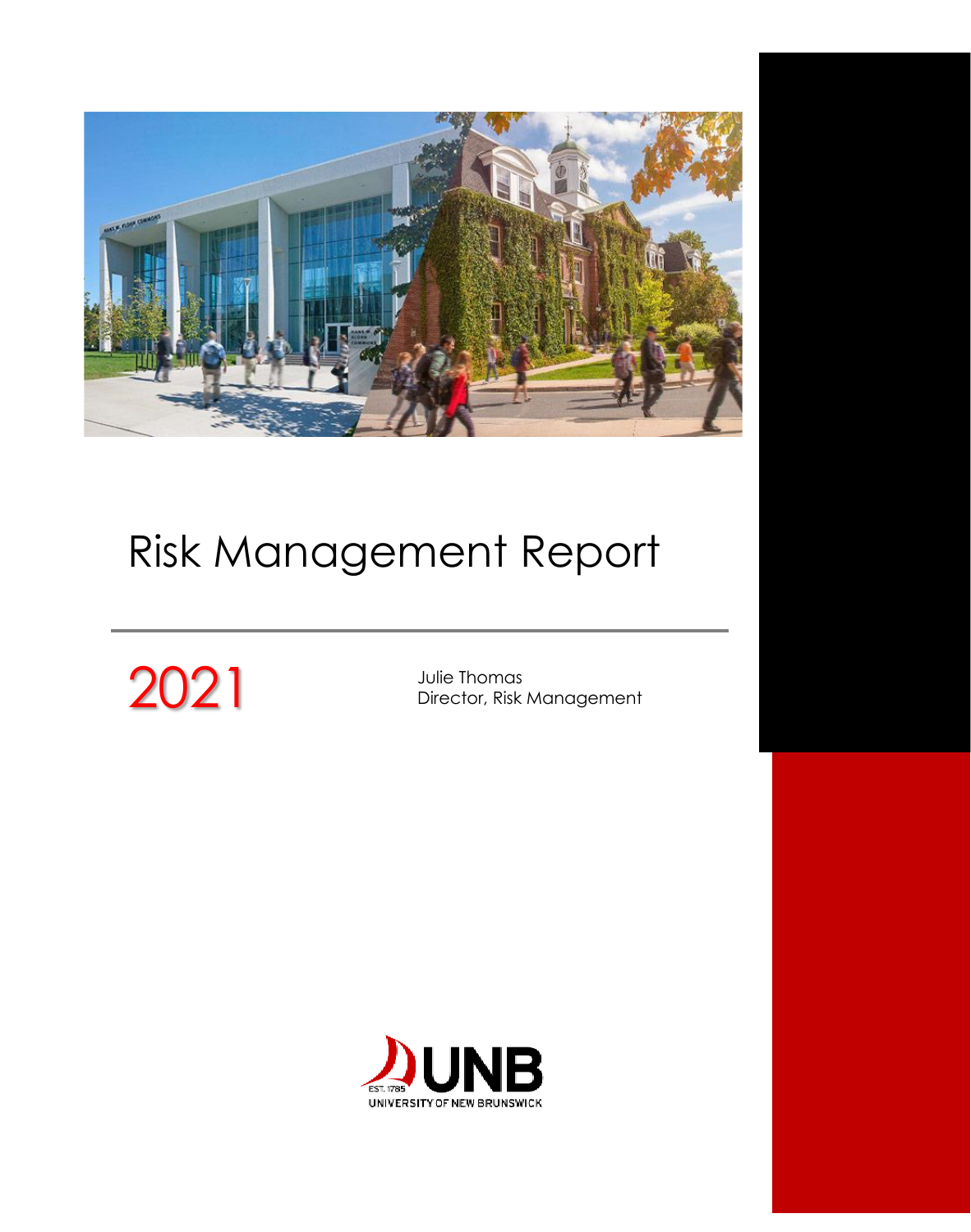#### **UNIVERSITY OF NEW BRUNSWICK**

#### **RISK MANAGEMENT REPORT**

#### **2021**

# **TABLE OF CONTENTS**

| Appendicies |  |
|-------------|--|
|             |  |
|             |  |
|             |  |
|             |  |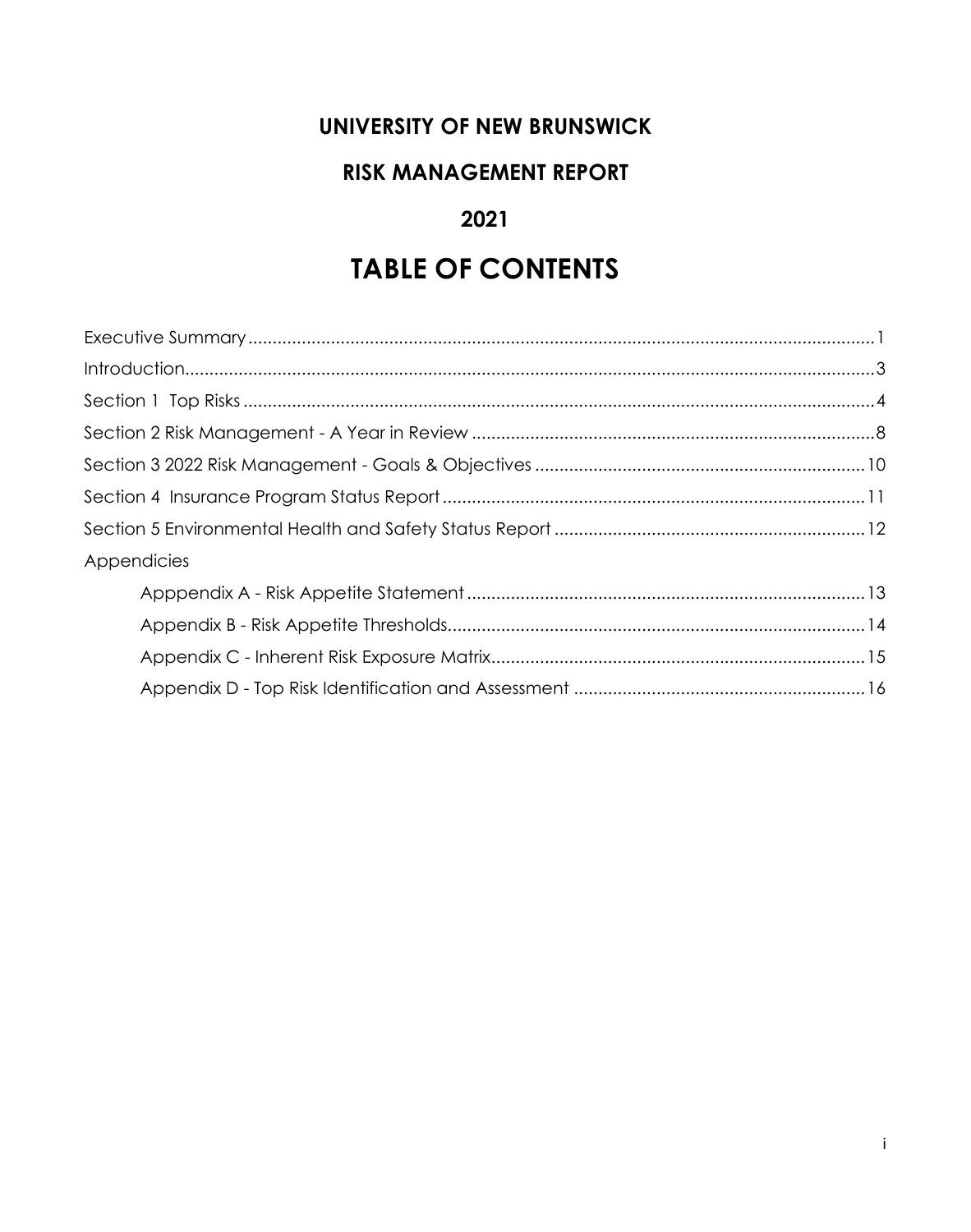#### **Executive Summary**

This report provides an overview of Risk Management at the University of New Brunswick (University / UNB) including highlights from the past year, updates on key risk management activities, and proposed goals and objectives for 2022.

As stated in the Risk Appetite Statement (Appendix A), the University community understands there are risks in everything that we do and risk taking must occur if the University is to innovate, improve and achieve its mission. UNB is committed to intelligent risk taking, within a risk management framework; ensuring that risks are assessed, understood, and managed effectively to achieve our goals. While pursuing innovation and improvement, UNB will not compromise its reputation for teaching, learning, and research.

#### **COVID-19**

The COVID-19 pandemic continued to dominate the risk management landscape in 2021. The University worked closely with New Brunswick's Department of Post-Secondary Education, Training, and Labour (NBPETL) and the Department of Public Health (NBPH) to guide our ongoing pandemic response. The committee structures established in 2020 continued to support UNB's COVID-19 response in 2021. The Bi-Campus Steering Committee, the campus-specific transition committees, and the C-19 Committee, which includes most members of the President's Executive Team, worked to ensure the ongoing delivery of quality educational programs, and a safe working environment for faculty and staff.

Following the suspension of in-person classes in March 2020, the 2020-2021 academic year was offered through alternate delivery models (ADM) with faculty and staff working from home wherever possible. Residences in Saint John, and in Fredericton, the Elizabeth Parr Johnston Residence, remained open to a limited number of students with COVID-19 mitigation measures in place.

Budgets reflecting these changes in operations were monitored closely as the University balanced the costs and uncertainty created by COVID-19 with the long-term strategic growth agenda. While the operating budget was approved with a \$9.7 million deficit, better than anticipated enrolment and restrictions in the non-salary budgets resulted in ending deficit of \$8.3 million. This ending deficit was offset, as planned, with internally restricted net assets for a net operating deficit of \$2.3 million.

As students, faculty and staff returned to campus for the 2021-2022 academic year, the University's guiding principles for all decisions continued to be safety, accessibility, and flexibility. As required by NBPH, UNB staff reviewed and approved 883 isolation plans in 2021. All students who submitted an isolation plan were contacted routinely by UNB employees providing support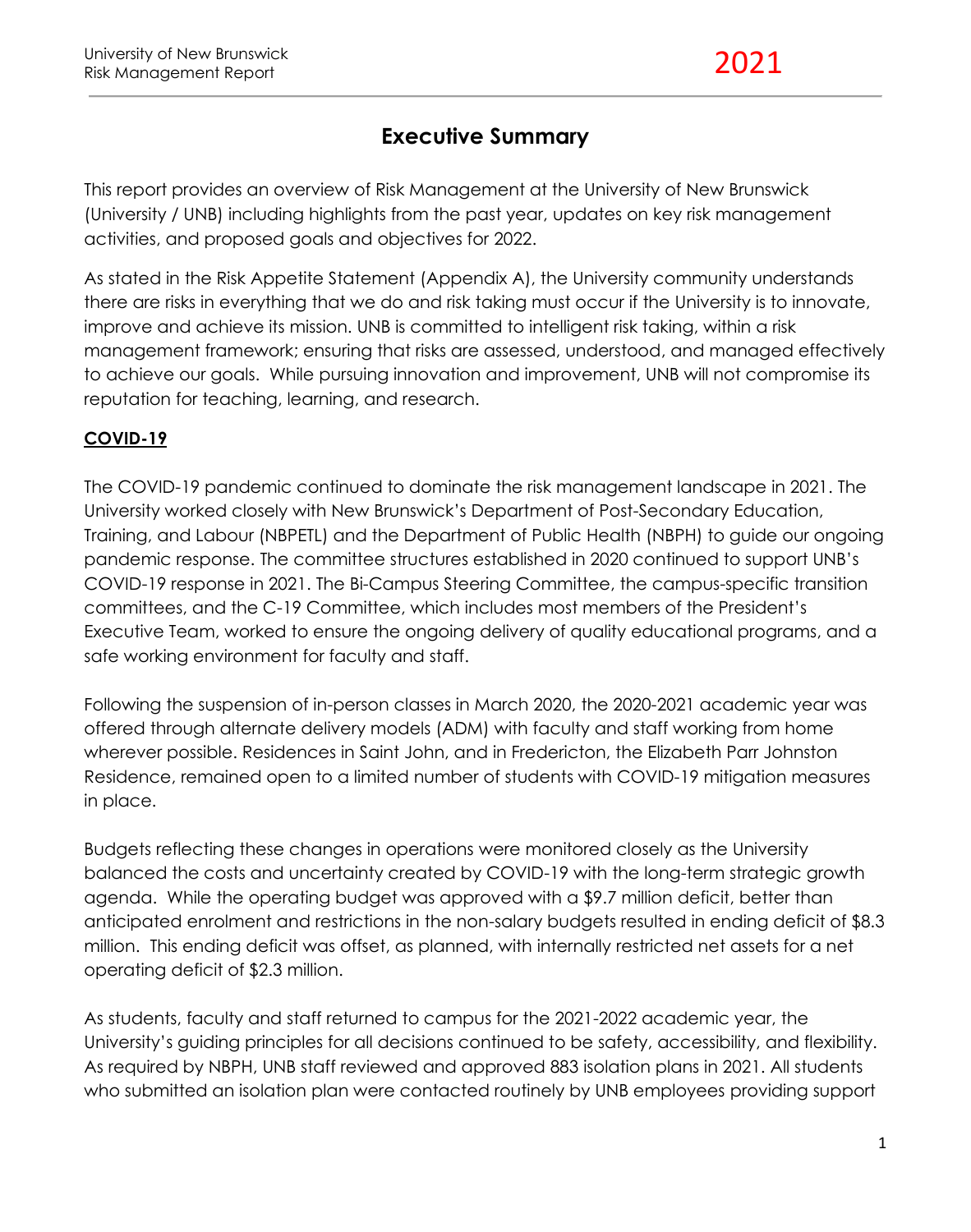and guidance throughout their 14-day isolation period.

In September 2021, the University implemented a COVID-19 testing policy; requiring all members of the UNB community engaged in on-campus activities and who had not demonstrated proof of full vaccination, to test regularly for COVID-19 using rapid antigen tests. In addition to the testing policy, the University utilized other COVID-19 safety measures including mandatory mask use; reduced occupancy in classrooms, lecture theatres, and food service areas; plexiglass barriers; and controlled access to some UNB spaces, to ensure the ongoing safety of students, faculty, and staff.

#### **Conclusion**

While the challenges created by COVID-19 continue, over the past 22 months the University has demonstrated a commitment to providing quality education and services while ensuring the associated risks of COVID-19 have been managed to an acceptable level. The C-19 Committee, led by the President, continues to provide oversight and guidance to managing through the pandemic giving confidence that effective risk management will continue as the University continues to adapt and respond to the challenges created by COVID-19.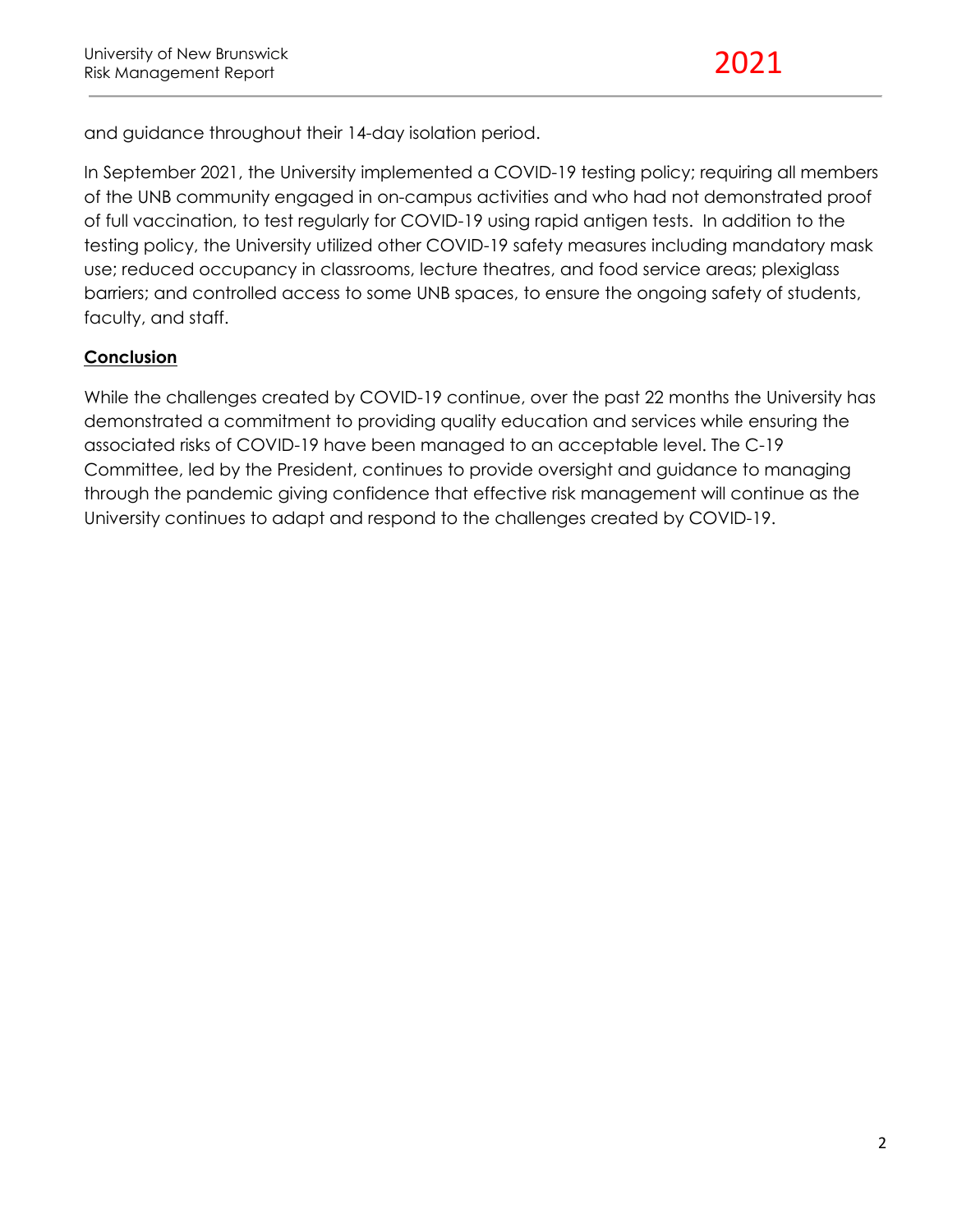### **Introduction**

The purpose of the risk management function is to assist in the identification, quantification, and assessment of risks, recommend options for managing them to protect the University's interests, and increase the likelihood of achieving its stated goals and objectives. This role includes the long-standing practice of managing the traditional hazard risks, as well as monitoring the progress of risk mitigation and management.

#### **Understanding of Risk Impact**

The reputation of the University is a key component in the successful achievement of our mission. While reputation is often considered a risk, it is more appropriately viewed as an outcome. Figure 1 provides an illustration of the interrelationship of the four main internal risk categories, those over which we have some level of control: strategic, financial, operational, and hazard.

In addition, it is recognized, that there are external risks over which the University has little influence or control but can take action to help mitigate. The intent of representing risks in this manner is to highlight that in an academic institution, reputation is the foundation in the successful achievement of the University's mission and understanding the potential impact on reputation should be considered when assessing risk(s).

The 2021 Risk Management Report focuses on specific risk management activities at the University and is intended to provide a basis for the Board of Governors, through its Audit Committee, to assess the effectiveness of the University's risk

management program. This report is divided into sections to assist the reader in understanding Risk Management at UNB. The sections highlight key areas of risk management, including the top risks identified in 2021; a look back at the previous year; goals & objectives for 2022; a status report on the University's insurance program; and a status report on Environmental Health & Safety. In addition, Appendix A, B, C and D have been included to provide more information on the University's approach to assessing and managing risk.



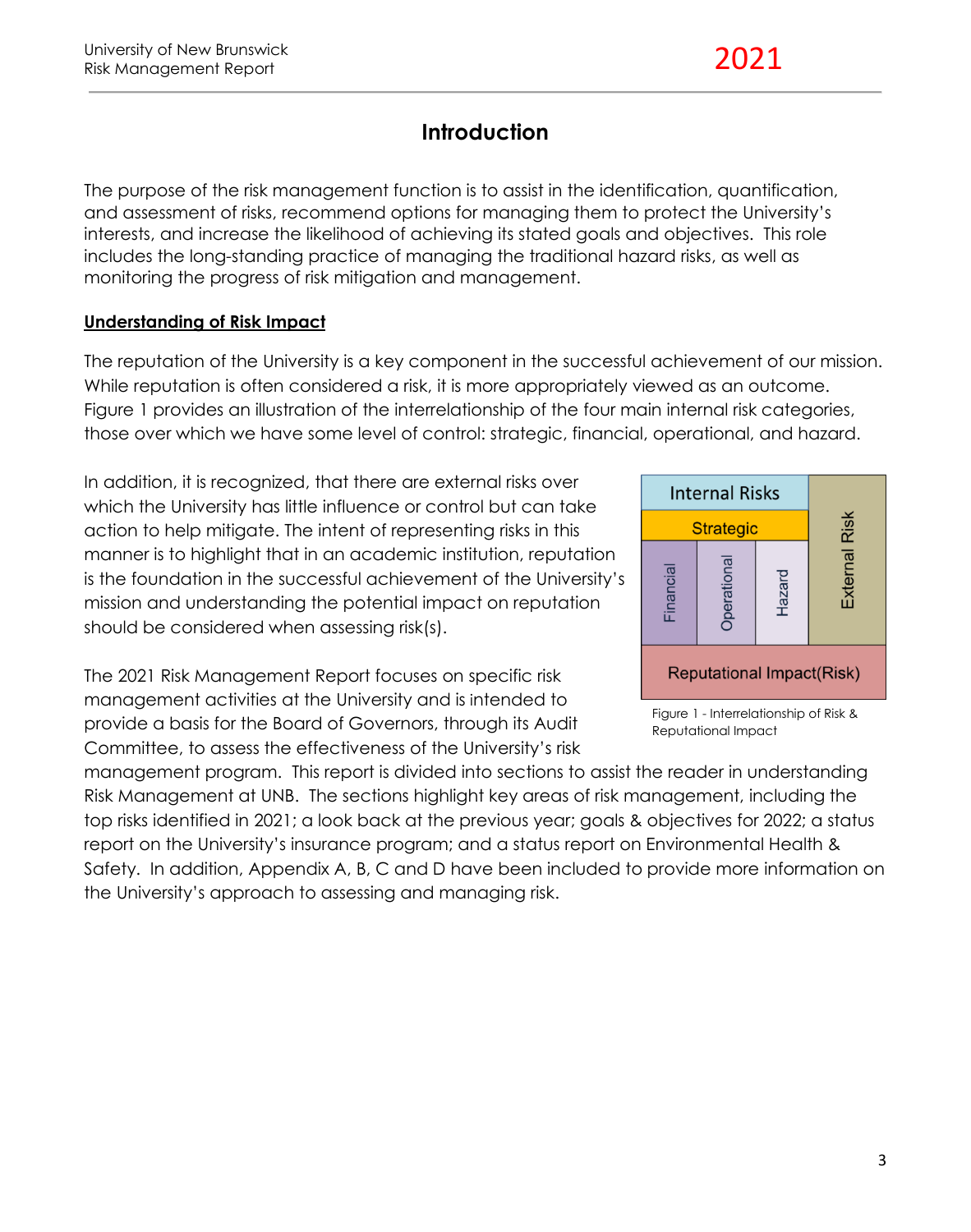## **Section 1 Top Risks**

One of the primary aspects of risk management at UNB is to identify, annually, the University's top risks. A typical university has hundreds of risks. This abundance and diversity of risks requires significant resources to identify, prioritize and manage. To utilize resources effectively, the University has established a process which includes the annual identification, assessment, management, and reporting of the University's top risks. This is a collaborative process where Board Committees discuss and identify three key University risks, from the perspective of their respective committee mandate. These risks are compiled and provided to the President's Executive Team (PET) to be discussed and incorporated into the Annual Risk Management Report.

The top risks identified are as follows:

| <b>FINANCIAL</b>                                              |
|---------------------------------------------------------------|
| Financial sustainability                                      |
| Student enrolment and recruitment                             |
| Reliance on provincial government funding                     |
| Market uncertainty – investments                              |
| <b>PEOPLE AND WELLBEING</b>                                   |
| Student, faculty, and staff physical safety and mental health |
| Student experience and success                                |
| Human resources                                               |
| Labour relations                                              |
| <b>INFRASTRUCTURE</b>                                         |
| Deferred maintenance                                          |
| <b>OPERATIONAL</b>                                            |
| Data and information management                               |
| Operational continuity - ability to adapt and manage change   |
| Contractual oversight                                         |
| Cybersecurity                                                 |

While some risks are classified as "financial risks", virtually all risks have financial implications and many impact operations as well.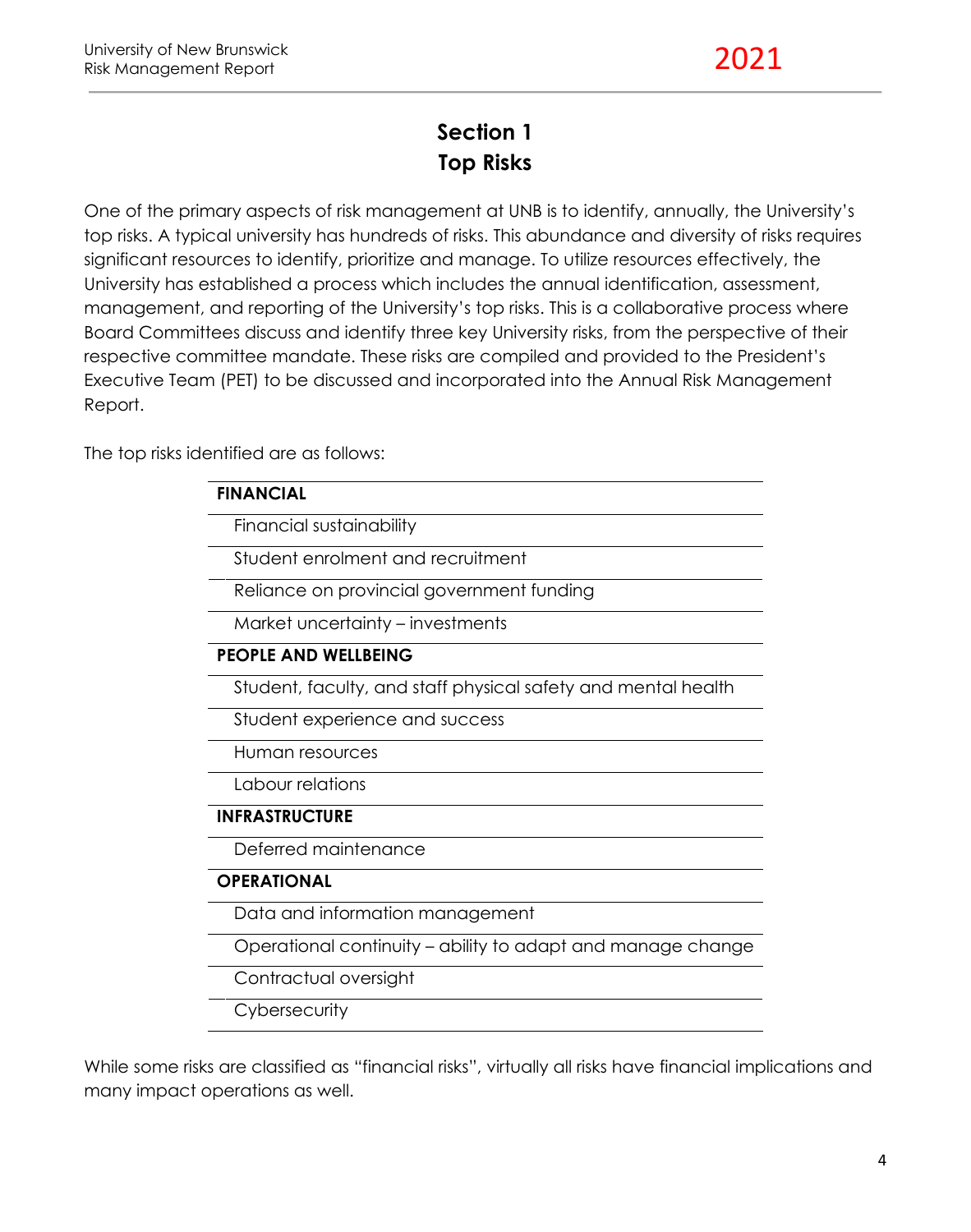The following table summarizes the University's top risks; management processes and plans to address and mitigate the identified risks; and the Board Committee with primary oversight responsibility.

| <b>Risk</b>                                                         | <b>Risk Implications /</b><br><b>Consequences</b>                                                                                                                                                                                                                                                                                                                                                                                                                                                                                           | <b>Management Processes</b>                                                                                                                                                                                                                                                                                                                                                                                                                                                      | <b>Governance Oversight</b>                                                                                                                                                        |
|---------------------------------------------------------------------|---------------------------------------------------------------------------------------------------------------------------------------------------------------------------------------------------------------------------------------------------------------------------------------------------------------------------------------------------------------------------------------------------------------------------------------------------------------------------------------------------------------------------------------------|----------------------------------------------------------------------------------------------------------------------------------------------------------------------------------------------------------------------------------------------------------------------------------------------------------------------------------------------------------------------------------------------------------------------------------------------------------------------------------|------------------------------------------------------------------------------------------------------------------------------------------------------------------------------------|
| <b>FINANCIAL</b>                                                    |                                                                                                                                                                                                                                                                                                                                                                                                                                                                                                                                             |                                                                                                                                                                                                                                                                                                                                                                                                                                                                                  |                                                                                                                                                                                    |
| <b>Financial sustainability</b>                                     | Financial instability impacts<br>$\overline{\phantom{a}}$<br>all aspects of UNB's<br>operations                                                                                                                                                                                                                                                                                                                                                                                                                                             | Established budget process<br>$\overline{\phantom{a}}$<br>that includes the integration of<br>academic plan priorities                                                                                                                                                                                                                                                                                                                                                           | <b>Board of Governors</b><br>$\overline{\phantom{a}}$<br>Finance and Properties<br>$\Box$<br>Committee                                                                             |
| <b>Student enrolment and</b><br>recruitment                         | Reduced student<br>enrolment related to<br>recruitment and / or<br>retention of students                                                                                                                                                                                                                                                                                                                                                                                                                                                    | Multi-year budget framework<br>linked to Academic Plans<br>Strategic enrolment<br>management plan<br>Recruitment marketing<br>$\blacksquare$<br>campaign                                                                                                                                                                                                                                                                                                                         | <b>Board of Governors</b><br>$\frac{1}{2}$<br><b>Finance and Properties</b><br>$\overline{\phantom{a}}$<br>Committee<br><b>Advancement Committee</b>                               |
| <b>Reliance on provincial</b><br>government funding                 | Reliance on provincial<br>$\overline{\phantom{a}}$<br>funding impairs the<br>University's ability to<br>effectively plan and deliver<br>quality education and<br>services                                                                                                                                                                                                                                                                                                                                                                   | Government relations<br>$\Box$<br>Implementation of UNB's<br>$\blacksquare$<br>Strategic Plan - UNB Toward<br>2030                                                                                                                                                                                                                                                                                                                                                               | <b>Board of Governors</b><br><b>Finance and Properties</b><br>$\overline{\phantom{a}}$<br>Committee<br><b>Advancement Committee</b>                                                |
| <b>Market uncertainty -</b><br>investments                          | Insufficient portfolio returns<br>$\blacksquare$<br>and poor performance<br>restricts our ability to spend<br>from trust and endowment<br>accounts, increasing our<br>dependence on other<br>funding sources                                                                                                                                                                                                                                                                                                                                | Diversification of asset mixes<br>$\Box$<br>and asset classes<br>$\Box$<br>Selection of asset managers<br>with different approaches to<br>mitigate risk in changing<br>markets                                                                                                                                                                                                                                                                                                   | <b>Board of Governors</b><br>$\overline{\phantom{a}}$<br>Investments Committee                                                                                                     |
| <b>PEOPLE AND</b><br><b>WELLBEING</b>                               |                                                                                                                                                                                                                                                                                                                                                                                                                                                                                                                                             |                                                                                                                                                                                                                                                                                                                                                                                                                                                                                  |                                                                                                                                                                                    |
| Student, faculty, and<br>staff physical safety<br>and mental health | Insufficient access to<br>$\overline{a}$<br>mental health supports<br>impacts successful student<br>experiences. For faculty<br>and staff, it can lead to<br>disruptions in service<br>provision and extended<br>absences<br>Increased experiential<br>learning and global<br>engagement results in<br>increased risk to the<br>physical safety of students<br>and staff<br>Extra-curricular or student-<br>$\overline{a}$<br>led activities not in<br>compliance with<br>acceptable risk appetite<br>leading to increased risk<br>exposure | Various programs and supports<br>provided by Student Services<br>(e.g., Health and Counselling<br>Services, online 24/7 mental<br>health support services, etc.)<br><b>Employee Family Assistance</b><br>Program<br>Sick leave benefits for<br>employees<br>Student Event Risk<br>Management Policy and<br>Committee<br>Continued development of a<br>framework for assessing<br>partnership opportunities<br>Continued development of<br>pre-departure training for<br>students | <b>Board of Governors</b><br>$\Box$<br>Audit Committee<br>$\Box$<br>Finance and Properties<br>$\overline{\phantom{a}}$<br>Committee<br>Human Resources Committee<br>$\overline{a}$ |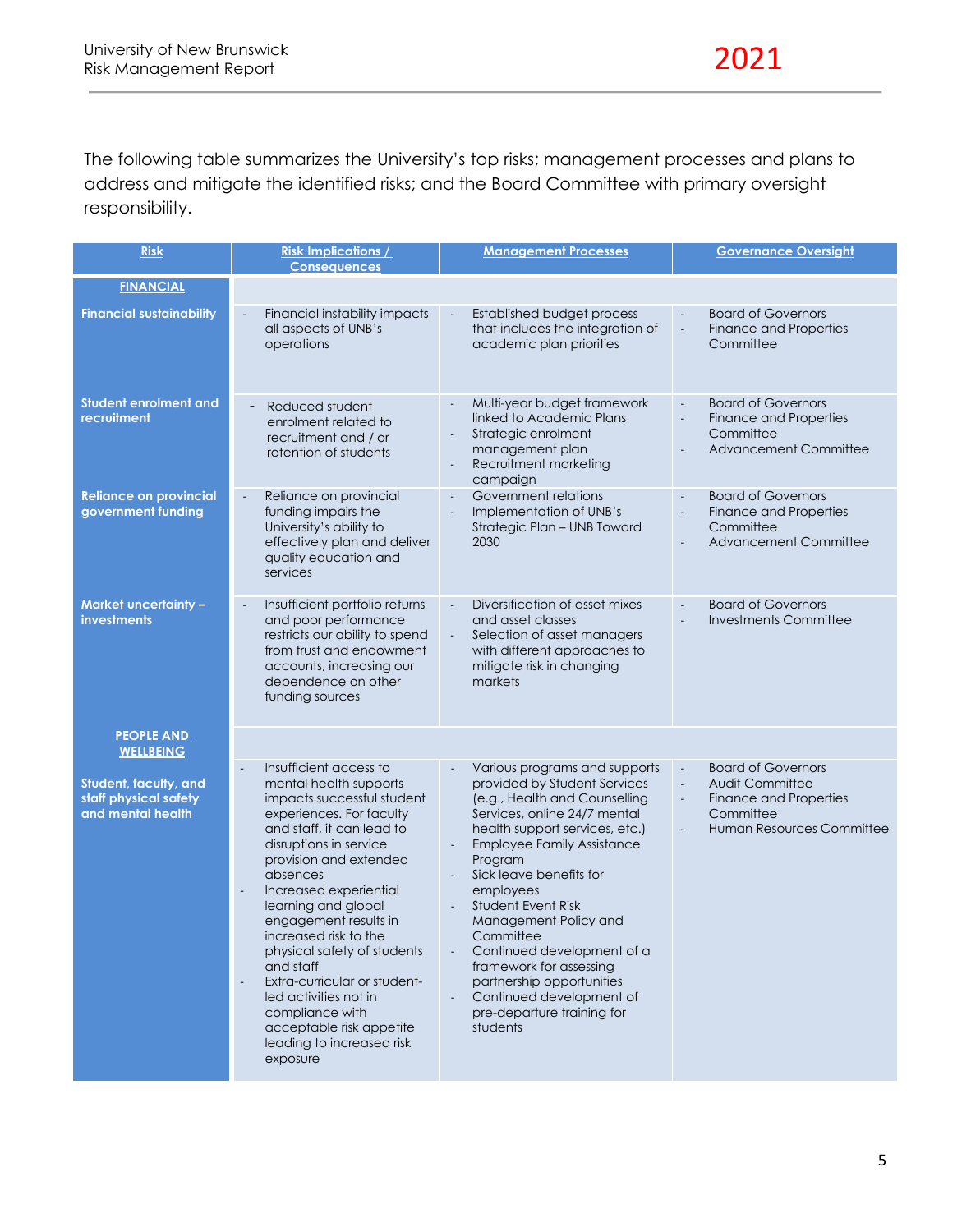# 2021

| <b>Risk</b>                                     | <b>Risk Implications /</b>                                                                                                                                                                                                                                                                                                                                              | <b>Management Processes</b>                                                                                                                                                                                                                                                                                                                        |                                                                                    |
|-------------------------------------------------|-------------------------------------------------------------------------------------------------------------------------------------------------------------------------------------------------------------------------------------------------------------------------------------------------------------------------------------------------------------------------|----------------------------------------------------------------------------------------------------------------------------------------------------------------------------------------------------------------------------------------------------------------------------------------------------------------------------------------------------|------------------------------------------------------------------------------------|
|                                                 | <b>Consequences</b>                                                                                                                                                                                                                                                                                                                                                     |                                                                                                                                                                                                                                                                                                                                                    |                                                                                    |
| <b>Student experience and</b><br><b>success</b> | Poor student outcomes<br>result in reduced<br>enrolment and retention                                                                                                                                                                                                                                                                                                   | Supports provided by Student<br>Services in both Fredericton<br>and Saint John (e.g. Student<br>Advocates and Student<br><b>Accessibility Centres)</b>                                                                                                                                                                                             | <b>Board of Governors</b><br>$\blacksquare$                                        |
| <b>Human resources</b>                          | Insufficient succession<br>planning for key senior<br>positions can lead to<br>unnecessary delays when<br>these positions turnover<br>Insufficient briefings and<br>$\overline{\phantom{a}}$<br>institutional support for<br>new leaders can lead to<br>increased turnover and<br>inefficiencies in project<br>advancement                                              | Identification and planning for<br>key senior leadership positions<br>Review of key administrative<br>processes                                                                                                                                                                                                                                    | <b>Board of Governors</b><br>$\blacksquare$<br><b>Human Resources</b><br>Committee |
| <b>Labour relations</b>                         | With most collective<br>agreements expiring or<br>expired, there is an<br>increased possibility of a<br>labour disruption<br>Resourcing challenges in<br>$\overline{\phantom{a}}$<br>most administrative units<br>and an increasing number<br>of labour groups creates<br>challenges in the<br>University's ability to<br>effectively provide<br>administrative support | Collective bargaining in<br>keeping with the Strategic<br>Plan<br>Bargaining teams to have<br>clear mandates, to bargain in<br>good faith<br>Focus on long-term<br>sustainability, reflective of the<br>economic climate and fiscal<br>realities                                                                                                   | <b>Board of Governors</b><br><b>Human Resources</b><br>Committee                   |
| <b>INFRASTRUCTURE</b>                           |                                                                                                                                                                                                                                                                                                                                                                         |                                                                                                                                                                                                                                                                                                                                                    |                                                                                    |
| <b>Deferred maintenance</b>                     | Potential building, or<br>$\overline{a}$<br>equipment failure<br>Impact on attraction and<br>$\blacksquare$<br>retention of students,<br>faculty, and staff<br>Not able to upgrade key<br>components of<br>infrastructure<br>Damage to infrastructure                                                                                                                   | Capital budget<br>Capital planning framework<br>$\overline{\phantom{a}}$<br><b>Building facility condition</b><br>$\overline{\phantom{a}}$<br><i>indices</i><br>Leveraging other capital<br>initiatives<br>Insurance program<br>$\qquad \qquad -$                                                                                                  | <b>Board of Governors</b><br>Finance and Properties<br>$\Box$<br>Committee         |
| <b>OPERATIONAL</b>                              |                                                                                                                                                                                                                                                                                                                                                                         |                                                                                                                                                                                                                                                                                                                                                    |                                                                                    |
| Data and information<br>management              | Ineffective decision-<br>$\Box$<br>making exposes the<br>University to unnecessary<br>financial risk, the effects of<br>which can be long-term<br>Improper handling,<br>$\overline{\phantom{a}}$<br>storage and or distribution<br>of data/information                                                                                                                  | Projects are ongoing to<br>update and improve the ERP<br>system and related IT<br>infrastructure<br>External engagement to<br>$\overline{\phantom{a}}$<br>review existing oversight and<br>governance of IT services<br>Policies to designate one<br>$\overline{\phantom{a}}$<br>central source of information<br>(e.g. data management<br>policy) | <b>Board of Governors</b><br><b>Audit Committee</b>                                |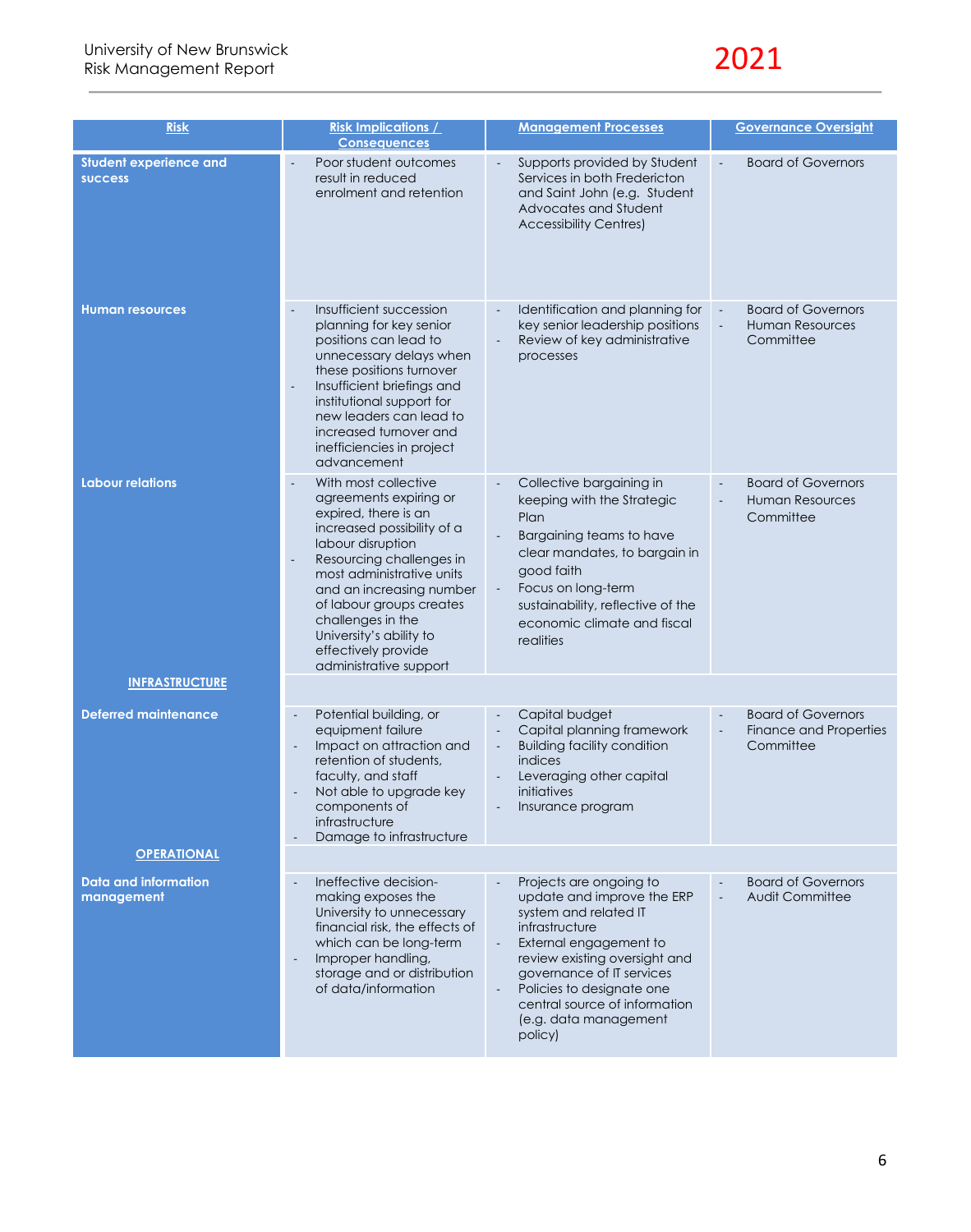

| <b>Risk</b>                                                           | <b>Risk Implications /</b><br><b>Consequences</b>                                                                                                                                                                                                                            | <b>Management Processes</b>                                                                                                                                                                                                                                                                                           | <b>Governance Oversight</b>                                                         |
|-----------------------------------------------------------------------|------------------------------------------------------------------------------------------------------------------------------------------------------------------------------------------------------------------------------------------------------------------------------|-----------------------------------------------------------------------------------------------------------------------------------------------------------------------------------------------------------------------------------------------------------------------------------------------------------------------|-------------------------------------------------------------------------------------|
| <b>Operational continuity - ability</b><br>to adapt and manage change | Disruption to UNB<br>operations during a time<br>of emergency,<br>catastrophic event, or<br>disruption (e.g. pandemic,<br>loss of building, job action,<br>etc.) due to insufficient<br>continuity plans, outdated<br>policies, and a<br>decentralized workplace<br>culture. | Identify key business areas,<br>critical functions.<br>dependencies between<br>various business areas<br>Determine acceptable<br>downtime for each critical<br>function<br>Post COVID-19 review,<br>assessment and future<br>planning<br>Address policy and<br>procedural gaps<br>Streamline operational<br>structure | <b>Board of Governors</b><br>Audit Committee<br><b>Human Resources</b><br>Committee |
| <b>Contractual oversight</b>                                          | Limited contractual<br>oversight pre- and post-<br>signatures increases the<br>University's exposure to<br>liability and financial loss                                                                                                                                      | Strategy and policy to<br>address review of contracts<br>Spending and Signing<br>Authority Policy under<br>development                                                                                                                                                                                                | <b>Board of Governors</b><br>Audit Committee                                        |
| <b>Cybersecurity</b>                                                  | Potential loss of access to<br>key systems required to<br>achieve mission<br>Loss of data, personal<br>information<br>Financial loss due to an<br>$\blacksquare$<br>inability to effectively<br>insure the University<br>against cyber-attacks                               | Tabletop cyber incident<br>$\overline{\phantom{a}}$<br>exercise for PET<br>IT Security Strategy developed<br>Beauceron training for faculty<br>and staff<br>Ongoing and continuous<br>$\overline{a}$<br>review of system access                                                                                       | <b>Board of Governors</b><br>Audit Committee                                        |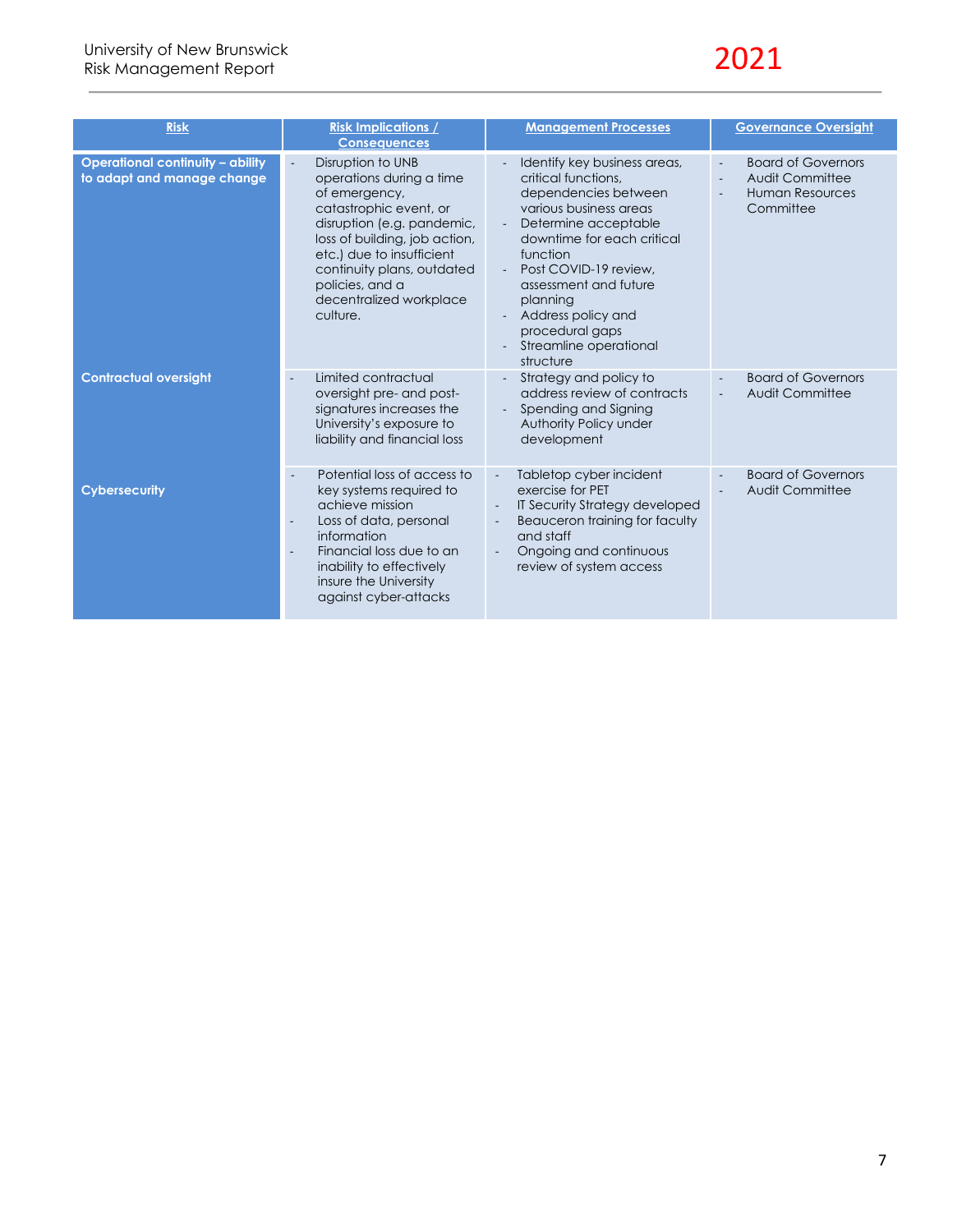## **Section 2 Risk Management - A Year in Review**

The 2020 Risk Management Report identified the activities below as priorities for 2021. Some goals and objectives were postponed as the University continued to react and manage the ongoing challenges created by COVID-19.

| 2021 Goals &<br><b>Objectives</b>                                          | <b>Comments</b>                                                                                                                                                                          | <b>Actions</b>                                                                                                                                                                                                                                                                                                                                                                                                                                            | <b>Status</b>                                                                                                                                                                                                 |
|----------------------------------------------------------------------------|------------------------------------------------------------------------------------------------------------------------------------------------------------------------------------------|-----------------------------------------------------------------------------------------------------------------------------------------------------------------------------------------------------------------------------------------------------------------------------------------------------------------------------------------------------------------------------------------------------------------------------------------------------------|---------------------------------------------------------------------------------------------------------------------------------------------------------------------------------------------------------------|
| <b>Risk Governance</b>                                                     |                                                                                                                                                                                          |                                                                                                                                                                                                                                                                                                                                                                                                                                                           |                                                                                                                                                                                                               |
| <b>Risk</b><br>Management<br><b>Steering</b><br>Committee                  | Redefine and<br>$\Box$<br>reestablish the Risk<br>Management Steering<br>Committee                                                                                                       | Regular updates to PET<br>Encourage faculty,<br>$\overline{\phantom{a}}$<br>departments, and operational<br>units to discuss risk as it relates to<br>their business operations                                                                                                                                                                                                                                                                           | Reassess and evaluate<br>committee structure<br>Draft terms of reference,<br>$\Box$<br>committee membership, and<br>work plan in progress with the<br>objective of launching in 2022                          |
| <b>Risk Appetite</b><br><b>Statement</b>                                   | Continue<br>$\omega$<br>communication of the<br><b>Risk Appetite</b><br>Statement, looking for<br>opportunities to<br>educate the University<br>community on risk                        | Presentations to senior<br>ä,<br>administrative groups across the<br>University (Dean's Council,<br>Directors +, and Vice President's<br>Advisory Committee) as<br>appropriate                                                                                                                                                                                                                                                                            | <b>Risk Appetite statement</b><br>÷,<br>presented to PET and the Board<br>of Governors in 2021 as part of<br>the 2020 Risk Management<br>Report                                                               |
| <b>Top Risks</b>                                                           | Complete update of<br>$\Box$<br>top risk list and prepare<br>2021 Risk Management<br>Report<br>Review top risks for<br>$\blacksquare$<br>accuracy in<br>representing UNB's<br>operations | Continue to identify and report<br>$\overline{\phantom{a}}$<br>key risks for governance<br>oversight<br>Continue to facilitate input from<br>$\blacksquare$<br>Committees of the Board of<br>Governors<br><b>Engage with Committees</b><br>$\overline{\phantom{a}}$<br>throughout the year on the risk<br>register process related to the<br>top risks<br>Engage with the broader UNB<br>$\frac{1}{2}$<br>community on relevant risk<br>management issues | <b>Board committees were</b><br>$\Box$<br>presented with top risks<br>packages in the fall of 2021                                                                                                            |
| <b>Risk</b><br>Management                                                  |                                                                                                                                                                                          |                                                                                                                                                                                                                                                                                                                                                                                                                                                           |                                                                                                                                                                                                               |
| <b>Risk</b><br>Management<br><b>Awareness</b>                              | Foster effective risk<br>$\blacksquare$<br>management<br>discussions across the<br>University community                                                                                  | Discussions at the faculty,<br>$\overline{\phantom{a}}$<br>department, and unit levels<br>Engage with senior<br>$\Box$<br>administrative groups (Vice<br>President's Advisory Council,<br>Directors +, and Deans Council),<br>as appropriate                                                                                                                                                                                                              | Informal discussions with<br>$\Box$<br>members of the University<br>community (at all levels)<br>More formal engagement with<br>$\blacksquare$<br>senior administrative groups<br>planned for 2022            |
| <b>IT Disaster and</b><br><b>Cyber Incident</b><br><b>Recovery Process</b> | Cybersecurity<br>$\omega$<br>Awareness Program                                                                                                                                           | Continue awareness program<br>÷,<br>and communication to reduce<br>vulnerability                                                                                                                                                                                                                                                                                                                                                                          | <b>Annual Cybersecurity Report</b><br>÷,<br>submitted to the Audit<br>Committee<br>Beauceron training and<br>$\overline{\phantom{a}}$<br>reporting                                                            |
| <b>Safety Policy and</b><br><b>Procedures</b>                              | Continue to review,<br>$\overline{\phantom{a}}$<br>develop, approve, and<br>communicate safety<br>policies and procedures                                                                | Regular and ongoing review of<br>$\Box$<br>safety policies as required under<br>the NB Occupational Health<br>and Safety Act by the Joint<br>Health Safety Committee (JHSC)<br>Development of safety<br>$\frac{1}{2}$<br>procedures as needed                                                                                                                                                                                                             | Policy review by the JHSC<br>$\Box$<br><b>Emergency Procedures Booklet</b><br>$\blacksquare$<br>updated and distributed to UNB<br>community<br>Updates to UNB's Radiation<br>$\Box$<br>safety Manual underway |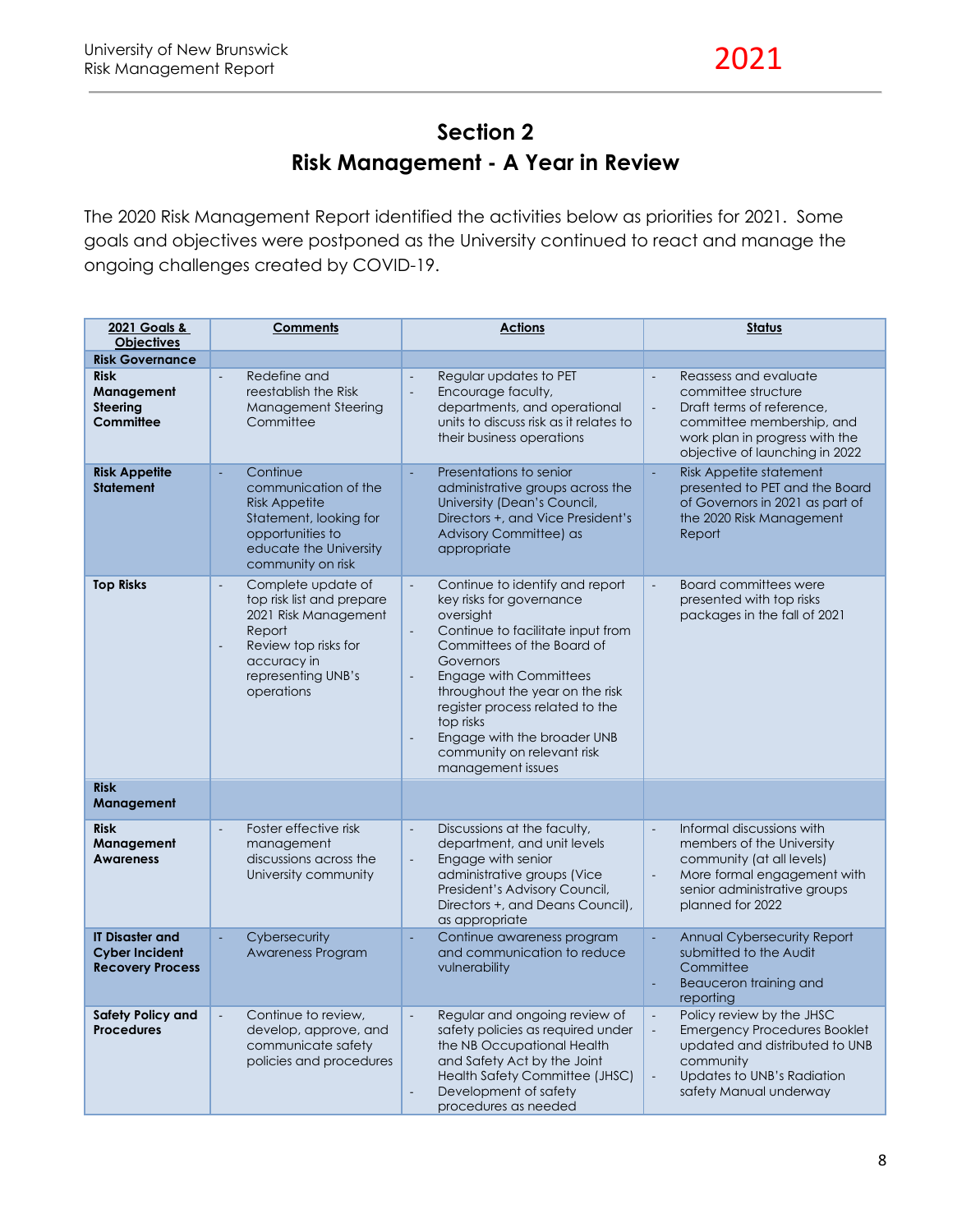# 2021

| 2021 Goals &<br><b>Objectives</b>                | <b>Comments</b>                                                                                                        | <b>Actions</b>                                                                                                                                                                                                                    | <b>Status</b>                                                                                                                                                                                                                                                                         |
|--------------------------------------------------|------------------------------------------------------------------------------------------------------------------------|-----------------------------------------------------------------------------------------------------------------------------------------------------------------------------------------------------------------------------------|---------------------------------------------------------------------------------------------------------------------------------------------------------------------------------------------------------------------------------------------------------------------------------------|
| <b>Key Mitigation</b><br>Strategy<br>Development |                                                                                                                        |                                                                                                                                                                                                                                   |                                                                                                                                                                                                                                                                                       |
| <b>Capital Planning</b><br><b>Framework</b>      | Continue development<br>of a Capital Planning<br>Framework                                                             | <b>Accumulated Deferred</b><br>÷,<br>Maintenance Strategy<br>CURIE Loss Control Program -<br>÷,<br>inspections carried out by<br><b>CURIE-contracted building</b><br>inspectors with<br>recommendations provided to<br><b>UNB</b> | Annual Sightlines Facilities<br>Analysis (deferred<br>maintenance) presented to PET,<br>the Finance & Properties<br>Committee, and the Board of<br>Governors<br>88% completion rate on CURIE<br>$\blacksquare$<br>Loss Control Program<br>recommendations.                            |
| Insurance<br>Portfolio                           | Ongoing assessment<br>$\overline{a}$<br>and review of UNB's<br>insurance requirements<br>and existing policies         | Review of policies upon renewal<br>$\overline{\phantom{a}}$<br>Ongoing assessment of the<br>$\blacksquare$<br>University's operations for<br>uninsured risks                                                                      | All existing policies renewed in<br>$\overline{\phantom{a}}$<br>2021<br>Gap assessment of various<br>$\blacksquare$<br>operations for uninsured risks<br>completed on an informal basis                                                                                               |
| <b>Policy</b><br>Development<br>and Review       | Identify key policies<br>linked to risk<br>management, and<br>update with current<br>best practices                    | Establish a risk management<br>ä,<br>policy framework to ensure<br>related policies are reviewed<br>regularly and updated as<br>needed                                                                                            | Policies specific to COVID-19<br>$\overline{\phantom{a}}$<br>response developed and<br>implemented (e.g. Mandatory<br>COVID-19 Testing, Use of fans<br>and portable air conditioners<br>during COVID-19)<br>Other policies to be identified,<br>reviewed, and updated as<br>required. |
| <b>Web Presence</b>                              | Enhance web presence<br>$\blacksquare$<br>to provide ready<br>access to information<br>pertinent to risk<br>management | $\Box$<br>Continue to update and refine<br>web presence                                                                                                                                                                           | Web presence update<br>$\Box$<br>completed as part of a<br>University-wide website redesign                                                                                                                                                                                           |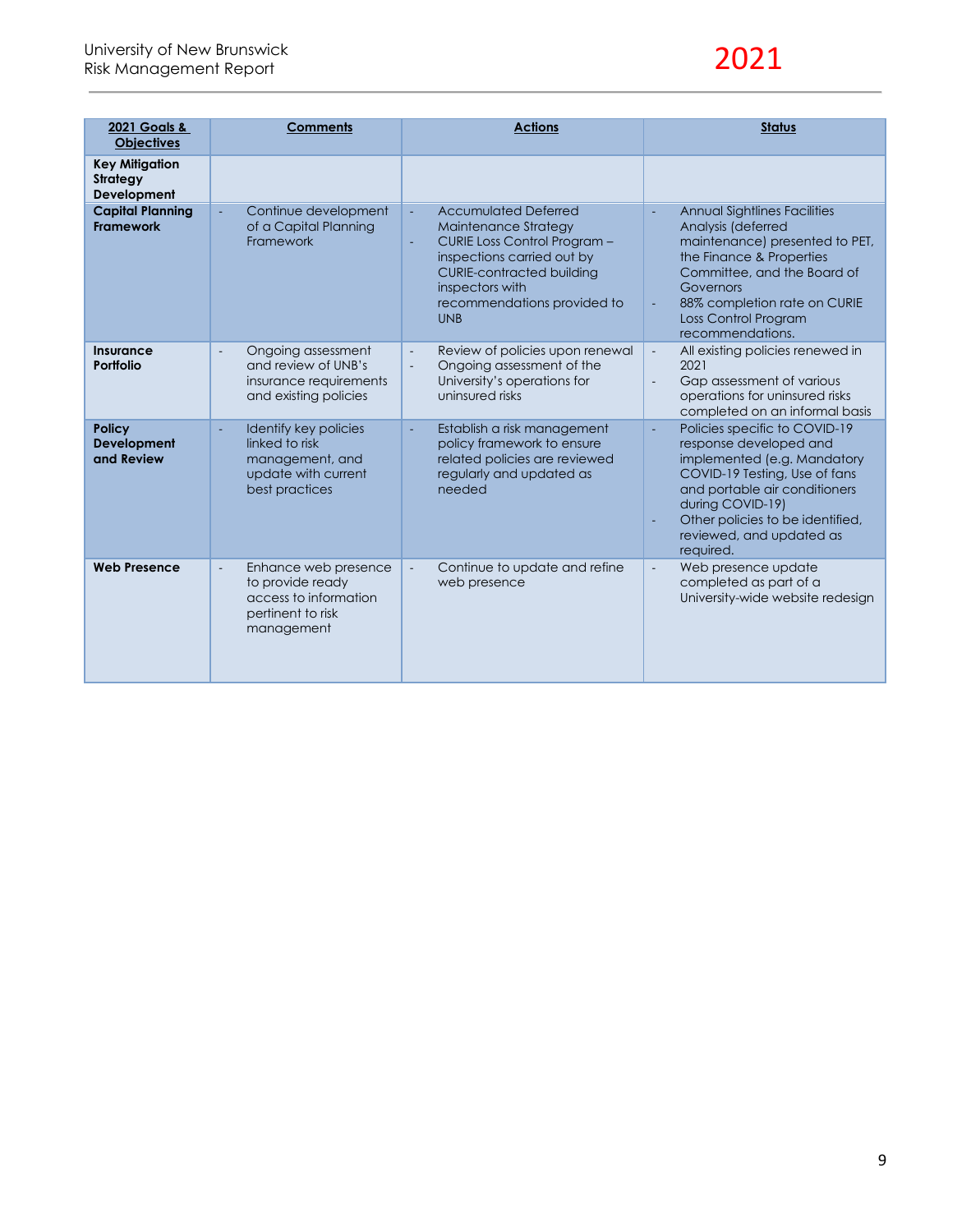#### **Section 3**

## **2022 Risk Management - Goals & Objectives**

The University's COVID-19 response continues to be a priority as the University works through the final semester of the 2021-2022 academic year and plans continue for the start of the 2022-2023 academic year. The additional tasks required at all levels to support UNB's COVID-19 response continue to result in fewer resources to undertake new risk management initiatives at the faculty, department, and unit levels.

The goals and objectives for the coming year have been chosen to ensure continued development of a culture of intelligent and informed risk taking which is linked to UNB's key strategic objectives. New initiatives are planned to create greater awareness and understanding throughout the University.

Major initiatives for 2022 include:

- Risk Governance
	- o Launch the Risk Management Steering Committee
	- o Continue communication of the Risk Appetite Statement with a priority of seeking opportunities to educate the University community on using the statement when making decisions to minimize risk
	- o Continue assessment and review of Top Risks to ensure alignment with strategic goals
	- o Establish reporting mechanisms, specifically as they relate to the top risks identified above, for each Board Committee with risk management oversight responsibility
- Risk Management
	- o Foster effective risk management discussions at the faculty, department, and unit levels via communication with the senior administrative groups at the faculty and department levels
	- o Continue to review, develop, approve, and communicate safety policies and procedures
- Key Mitigation Strategy Development
	- o Continue the ongoing assessment and review of UNB's insurance requirements and existing policies
	- o Ongoing policy review and implementation
	- o Continue to enhance web presence to provide ready access to information pertinent to risk management.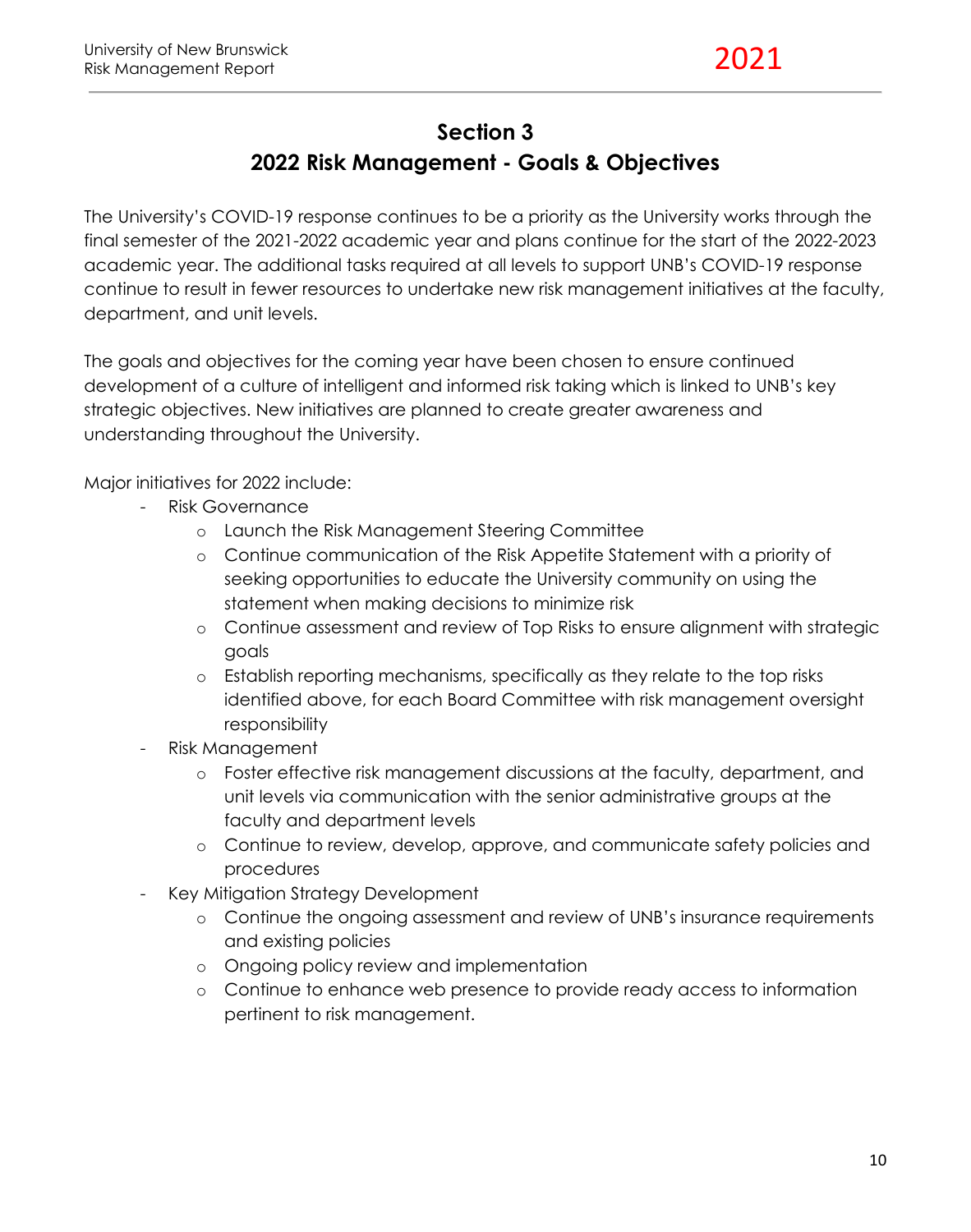## **Section 4 Insurance Program Status Report**

The University of New Brunswick maintains a comprehensive insurance program which is deemed to be appropriate to cover insurable risks consistent with University related activities.

| <u>Item</u> |                                   | 2021<br>2020<br>Comment |  |                                                                                                                                                                                                                                                            |
|-------------|-----------------------------------|-------------------------|--|------------------------------------------------------------------------------------------------------------------------------------------------------------------------------------------------------------------------------------------------------------|
|             |                                   |                         |  |                                                                                                                                                                                                                                                            |
|             | Insurance<br>Program              |                         |  |                                                                                                                                                                                                                                                            |
|             | Overall                           |                         |  | Premiums are increasing as the insurance market<br>becomes more challenging and complex. Exclusions of<br>liability related to contagions (e.g. COVID-19) continue<br>to be a concern. To date, the overall premium increase<br>has been approximately 9%. |
|             | Property                          |                         |  | Approximate 7% increase in premium as a result of an<br>overall 3% increase combined with an approximate<br>4.8% increases in property values.                                                                                                             |
|             | Liability                         |                         |  | Approximate 4% increase in premium because of an<br>overall increase of 10.6% which is offset by UNB's<br>favourable Loss Factor Ratio (a ratio of the 5-year rolling<br>average of claims paid to premiums paid) and an<br>associated Loss Factor Credit. |
|             | Other                             |                         |  | Many policies renewed with increased premiums (e.g.<br>policies with a personal injury liability component) while<br>others renewed with no premium increase (e.g.<br>emergency medical, crime and dishonesty).                                            |
|             |                                   |                         |  |                                                                                                                                                                                                                                                            |
| $\bullet$   | Insurance<br><b>Claims</b>        |                         |  |                                                                                                                                                                                                                                                            |
|             | Overall                           |                         |  | Claims experience comparable to prior years                                                                                                                                                                                                                |
|             | Property                          |                         |  | No claims in 2021                                                                                                                                                                                                                                          |
|             | Liability                         |                         |  | No claims in 2021                                                                                                                                                                                                                                          |
|             | Other                             |                         |  | Low frequency & severity of claims in 2021                                                                                                                                                                                                                 |
|             | Self-Insurance<br><b>Reserves</b> |                         |  | Reserve balances in excess of guidelines. Assessment<br>underway to spend down excess in accordance with<br>reserve guidelines and establish plan to keep<br>balances in line with targets.                                                                |
|             | <b>Insurance</b><br>Outlook       |                         |  | -Industry-wide increases in premiums<br>-Effects of claims on premium rebates<br>-Coverage for abuse, concussion<br>injury,<br>and<br>communicable disease continue to be challenging to<br>place.                                                         |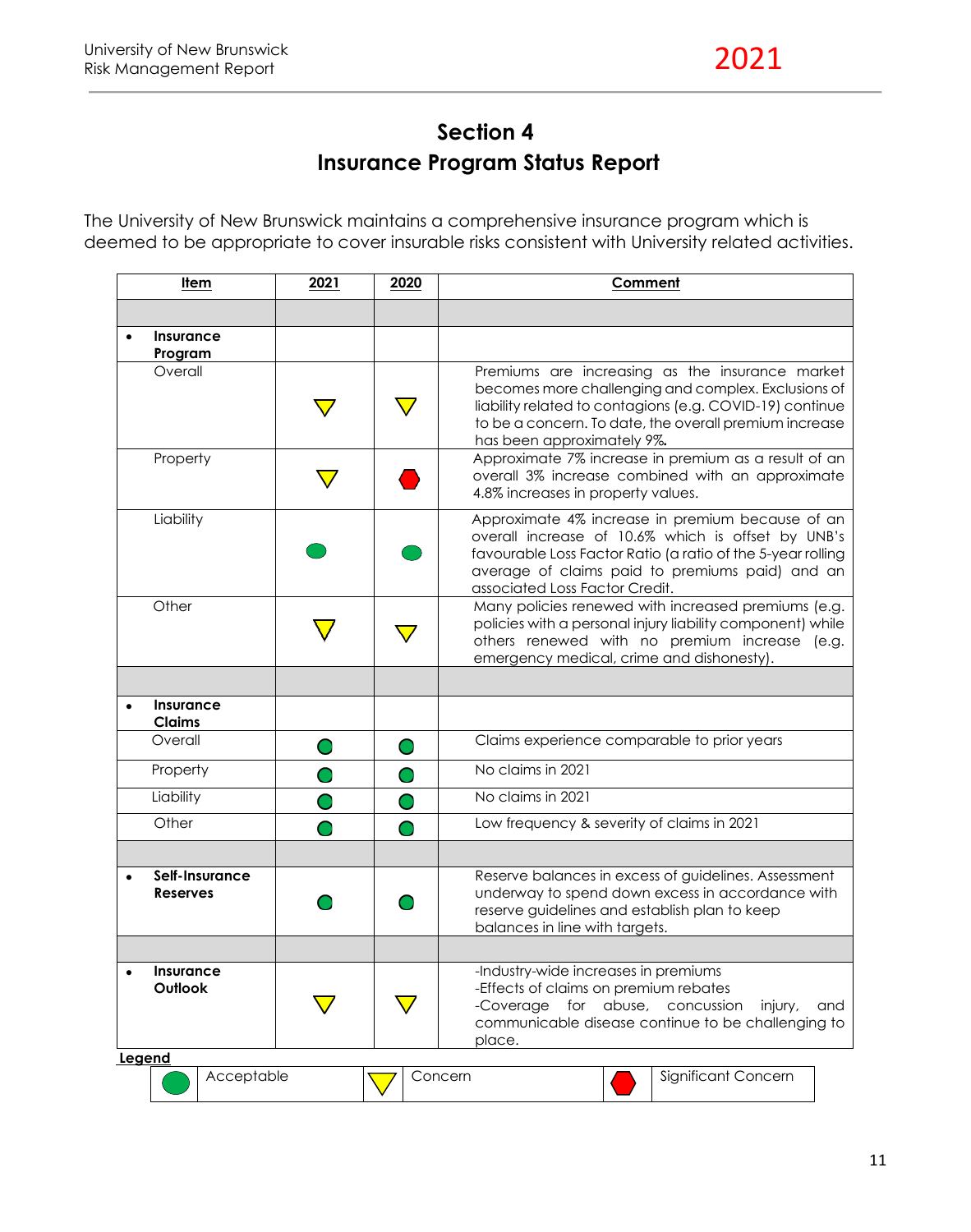## **Section 5 Environmental Health and Safety Status Report**

| University Wide<br>In person International Atomic Energy Agency (IAEA) inspection<br>$\bigcirc$<br>◯<br><b>Radiation Safety</b><br>performed<br>$\bigcirc$<br>$\bigcirc$<br>and annual reports completed; IAEA<br>Quarterly<br>inspection<br>Inspections/reports<br>completed; license amendments pending<br>Small amount of radioactive waste identified and marked for<br>$\bigcirc$<br>◯<br>Radioactive Waste<br>disposal.<br>$\bigcirc$<br>$\bigcirc$<br>Revisions in progress.<br>Radiation Safety Manual<br>Online Public Health Agency of Canada (PHAC)<br>inspection<br>$\bigcirc$<br>$\bigcirc$<br><b>Bio-Safety</b><br>performed, focus was the teaching lab in Bailey Hall<br>$\bigcirc$<br>$\bigcirc$<br>Committee work continues. Some renewals continue to be submitted<br>late; issue being managed by the committee. Suggestion from PHAC<br>Inspections/reports<br>to revise and update bio-safety manual under consideration.<br>$\bigcirc$<br>$\bigcirc$<br><b>Biological waste</b><br>Managed successfully<br>Committee work continues<br><b>Bio-Safety Committee</b><br>$\bigcirc$<br>$\bigcirc$<br>$\bigcirc$ - $\mathbf{\nabla}$<br><b>Bio-Safety Manual</b><br>Draft completed in 2019. Approval delayed due to COVID-19<br>◯<br>Fredericton<br>∩<br><b>Workplace Health and Safety</b><br>Operations continued with shift in priorities due to COVID-19 response<br>$\overline{\bigcirc}$ - $\overline{\nabla}$<br>$\overline{\bigcirc}$ - $\overline{\nabla}$<br>Increased focus on employee safety orientation; website update<br>Safety Orientation<br>underway.<br>$\overline{\nabla}$<br>$\overline{\bigcirc}$ - $\overline{\nabla}$<br>Hazardous Waste<br>waste identified and disposal planned. |                                                                                                                                                                                                              |  |  |
|---------------------------------------------------------------------------------------------------------------------------------------------------------------------------------------------------------------------------------------------------------------------------------------------------------------------------------------------------------------------------------------------------------------------------------------------------------------------------------------------------------------------------------------------------------------------------------------------------------------------------------------------------------------------------------------------------------------------------------------------------------------------------------------------------------------------------------------------------------------------------------------------------------------------------------------------------------------------------------------------------------------------------------------------------------------------------------------------------------------------------------------------------------------------------------------------------------------------------------------------------------------------------------------------------------------------------------------------------------------------------------------------------------------------------------------------------------------------------------------------------------------------------------------------------------------------------------------------------------------------------------------------------------------------------------------------------------------------------------|--------------------------------------------------------------------------------------------------------------------------------------------------------------------------------------------------------------|--|--|
|                                                                                                                                                                                                                                                                                                                                                                                                                                                                                                                                                                                                                                                                                                                                                                                                                                                                                                                                                                                                                                                                                                                                                                                                                                                                                                                                                                                                                                                                                                                                                                                                                                                                                                                                 |                                                                                                                                                                                                              |  |  |
|                                                                                                                                                                                                                                                                                                                                                                                                                                                                                                                                                                                                                                                                                                                                                                                                                                                                                                                                                                                                                                                                                                                                                                                                                                                                                                                                                                                                                                                                                                                                                                                                                                                                                                                                 |                                                                                                                                                                                                              |  |  |
|                                                                                                                                                                                                                                                                                                                                                                                                                                                                                                                                                                                                                                                                                                                                                                                                                                                                                                                                                                                                                                                                                                                                                                                                                                                                                                                                                                                                                                                                                                                                                                                                                                                                                                                                 |                                                                                                                                                                                                              |  |  |
|                                                                                                                                                                                                                                                                                                                                                                                                                                                                                                                                                                                                                                                                                                                                                                                                                                                                                                                                                                                                                                                                                                                                                                                                                                                                                                                                                                                                                                                                                                                                                                                                                                                                                                                                 |                                                                                                                                                                                                              |  |  |
|                                                                                                                                                                                                                                                                                                                                                                                                                                                                                                                                                                                                                                                                                                                                                                                                                                                                                                                                                                                                                                                                                                                                                                                                                                                                                                                                                                                                                                                                                                                                                                                                                                                                                                                                 |                                                                                                                                                                                                              |  |  |
|                                                                                                                                                                                                                                                                                                                                                                                                                                                                                                                                                                                                                                                                                                                                                                                                                                                                                                                                                                                                                                                                                                                                                                                                                                                                                                                                                                                                                                                                                                                                                                                                                                                                                                                                 |                                                                                                                                                                                                              |  |  |
|                                                                                                                                                                                                                                                                                                                                                                                                                                                                                                                                                                                                                                                                                                                                                                                                                                                                                                                                                                                                                                                                                                                                                                                                                                                                                                                                                                                                                                                                                                                                                                                                                                                                                                                                 |                                                                                                                                                                                                              |  |  |
|                                                                                                                                                                                                                                                                                                                                                                                                                                                                                                                                                                                                                                                                                                                                                                                                                                                                                                                                                                                                                                                                                                                                                                                                                                                                                                                                                                                                                                                                                                                                                                                                                                                                                                                                 |                                                                                                                                                                                                              |  |  |
|                                                                                                                                                                                                                                                                                                                                                                                                                                                                                                                                                                                                                                                                                                                                                                                                                                                                                                                                                                                                                                                                                                                                                                                                                                                                                                                                                                                                                                                                                                                                                                                                                                                                                                                                 |                                                                                                                                                                                                              |  |  |
|                                                                                                                                                                                                                                                                                                                                                                                                                                                                                                                                                                                                                                                                                                                                                                                                                                                                                                                                                                                                                                                                                                                                                                                                                                                                                                                                                                                                                                                                                                                                                                                                                                                                                                                                 |                                                                                                                                                                                                              |  |  |
|                                                                                                                                                                                                                                                                                                                                                                                                                                                                                                                                                                                                                                                                                                                                                                                                                                                                                                                                                                                                                                                                                                                                                                                                                                                                                                                                                                                                                                                                                                                                                                                                                                                                                                                                 |                                                                                                                                                                                                              |  |  |
|                                                                                                                                                                                                                                                                                                                                                                                                                                                                                                                                                                                                                                                                                                                                                                                                                                                                                                                                                                                                                                                                                                                                                                                                                                                                                                                                                                                                                                                                                                                                                                                                                                                                                                                                 |                                                                                                                                                                                                              |  |  |
|                                                                                                                                                                                                                                                                                                                                                                                                                                                                                                                                                                                                                                                                                                                                                                                                                                                                                                                                                                                                                                                                                                                                                                                                                                                                                                                                                                                                                                                                                                                                                                                                                                                                                                                                 |                                                                                                                                                                                                              |  |  |
|                                                                                                                                                                                                                                                                                                                                                                                                                                                                                                                                                                                                                                                                                                                                                                                                                                                                                                                                                                                                                                                                                                                                                                                                                                                                                                                                                                                                                                                                                                                                                                                                                                                                                                                                 | Removal and disposal of hazardous waste continues on a regular<br>basis. An increase in the volume of biohazardous waste (e.g. sharps<br>and PPE) was seen as a result of UNB's COVID-19 response. Explosive |  |  |
| <b>WorkSafeNB Visits</b><br>$\bigcirc$<br>$\bigcirc$                                                                                                                                                                                                                                                                                                                                                                                                                                                                                                                                                                                                                                                                                                                                                                                                                                                                                                                                                                                                                                                                                                                                                                                                                                                                                                                                                                                                                                                                                                                                                                                                                                                                            | No inspections. One investigation and resulting order received.                                                                                                                                              |  |  |
| $\bigcirc$<br>One open order relating to an incident investigation in 2021.<br>$\bigcirc$<br><b>WorkSafeNB Orders</b><br>review.                                                                                                                                                                                                                                                                                                                                                                                                                                                                                                                                                                                                                                                                                                                                                                                                                                                                                                                                                                                                                                                                                                                                                                                                                                                                                                                                                                                                                                                                                                                                                                                                | Recommendations completed. Order to be closed pending WSNB                                                                                                                                                   |  |  |
| $\overline{\bigcirc}$ - $\overline{\nabla}$<br>$\bigcirc$ - $\bigtriangledown$<br>No orders received.<br>Fredericton Fire Dept                                                                                                                                                                                                                                                                                                                                                                                                                                                                                                                                                                                                                                                                                                                                                                                                                                                                                                                                                                                                                                                                                                                                                                                                                                                                                                                                                                                                                                                                                                                                                                                                  |                                                                                                                                                                                                              |  |  |
| $\overline{\nabla}$<br>$\bigcirc$ - $\bigtriangledown$<br>Violence Policy drafted; several others delayed as a result of COVID-<br>Health and Safety Program<br>19. Increase in education and engagement related to COVID-19<br>requirements                                                                                                                                                                                                                                                                                                                                                                                                                                                                                                                                                                                                                                                                                                                                                                                                                                                                                                                                                                                                                                                                                                                                                                                                                                                                                                                                                                                                                                                                                    |                                                                                                                                                                                                              |  |  |
| $\overline{\bigcirc}$ - $\overline{\nabla}$<br>Challenges this year due to COVID-19. First aid refreshers and fire<br>$\bigcirc$<br>Training<br>extinguisher training complete. New first aid training difficult due to<br>COVID-19 restrictions.                                                                                                                                                                                                                                                                                                                                                                                                                                                                                                                                                                                                                                                                                                                                                                                                                                                                                                                                                                                                                                                                                                                                                                                                                                                                                                                                                                                                                                                                               |                                                                                                                                                                                                              |  |  |
| Saint John                                                                                                                                                                                                                                                                                                                                                                                                                                                                                                                                                                                                                                                                                                                                                                                                                                                                                                                                                                                                                                                                                                                                                                                                                                                                                                                                                                                                                                                                                                                                                                                                                                                                                                                      |                                                                                                                                                                                                              |  |  |
| Operations continued with minimal impact<br><b>Workplace Health and Safety</b><br>$\bigcirc$<br>O                                                                                                                                                                                                                                                                                                                                                                                                                                                                                                                                                                                                                                                                                                                                                                                                                                                                                                                                                                                                                                                                                                                                                                                                                                                                                                                                                                                                                                                                                                                                                                                                                               |                                                                                                                                                                                                              |  |  |
| $\bigcirc$<br>$\bigcirc$<br>Successful orientation of new employees and volunteers<br>Safety Orientation                                                                                                                                                                                                                                                                                                                                                                                                                                                                                                                                                                                                                                                                                                                                                                                                                                                                                                                                                                                                                                                                                                                                                                                                                                                                                                                                                                                                                                                                                                                                                                                                                        |                                                                                                                                                                                                              |  |  |
| $\bigcirc$<br>$\bigcirc$<br>Minimal waste generation due to reduced research activity as a<br>Hazardous Waste<br>result of COVID-19 requirements                                                                                                                                                                                                                                                                                                                                                                                                                                                                                                                                                                                                                                                                                                                                                                                                                                                                                                                                                                                                                                                                                                                                                                                                                                                                                                                                                                                                                                                                                                                                                                                |                                                                                                                                                                                                              |  |  |
| $\bigcirc$<br>$\bigcirc$<br>No visits in 2021<br><b>WorkSafeNB Visits</b>                                                                                                                                                                                                                                                                                                                                                                                                                                                                                                                                                                                                                                                                                                                                                                                                                                                                                                                                                                                                                                                                                                                                                                                                                                                                                                                                                                                                                                                                                                                                                                                                                                                       |                                                                                                                                                                                                              |  |  |
| $\bigcirc$<br>$\bigcirc$<br>No orders received and no lost time injuries reported<br><b>WorkSafeNB Orders</b>                                                                                                                                                                                                                                                                                                                                                                                                                                                                                                                                                                                                                                                                                                                                                                                                                                                                                                                                                                                                                                                                                                                                                                                                                                                                                                                                                                                                                                                                                                                                                                                                                   |                                                                                                                                                                                                              |  |  |
| $\bigcirc$<br>$\bigcirc$<br>Very busy in 2021 with application of COVID-19 protocols &<br>Health and Safety Program<br>education                                                                                                                                                                                                                                                                                                                                                                                                                                                                                                                                                                                                                                                                                                                                                                                                                                                                                                                                                                                                                                                                                                                                                                                                                                                                                                                                                                                                                                                                                                                                                                                                |                                                                                                                                                                                                              |  |  |
| $\bigcirc$<br>$\bigcirc$<br>Training has focused on COVID-19 safety orientation.<br>Training                                                                                                                                                                                                                                                                                                                                                                                                                                                                                                                                                                                                                                                                                                                                                                                                                                                                                                                                                                                                                                                                                                                                                                                                                                                                                                                                                                                                                                                                                                                                                                                                                                    |                                                                                                                                                                                                              |  |  |

Legend <sup>O</sup> - Acceptable  $\nabla$  - Concern **C** - Significant Concern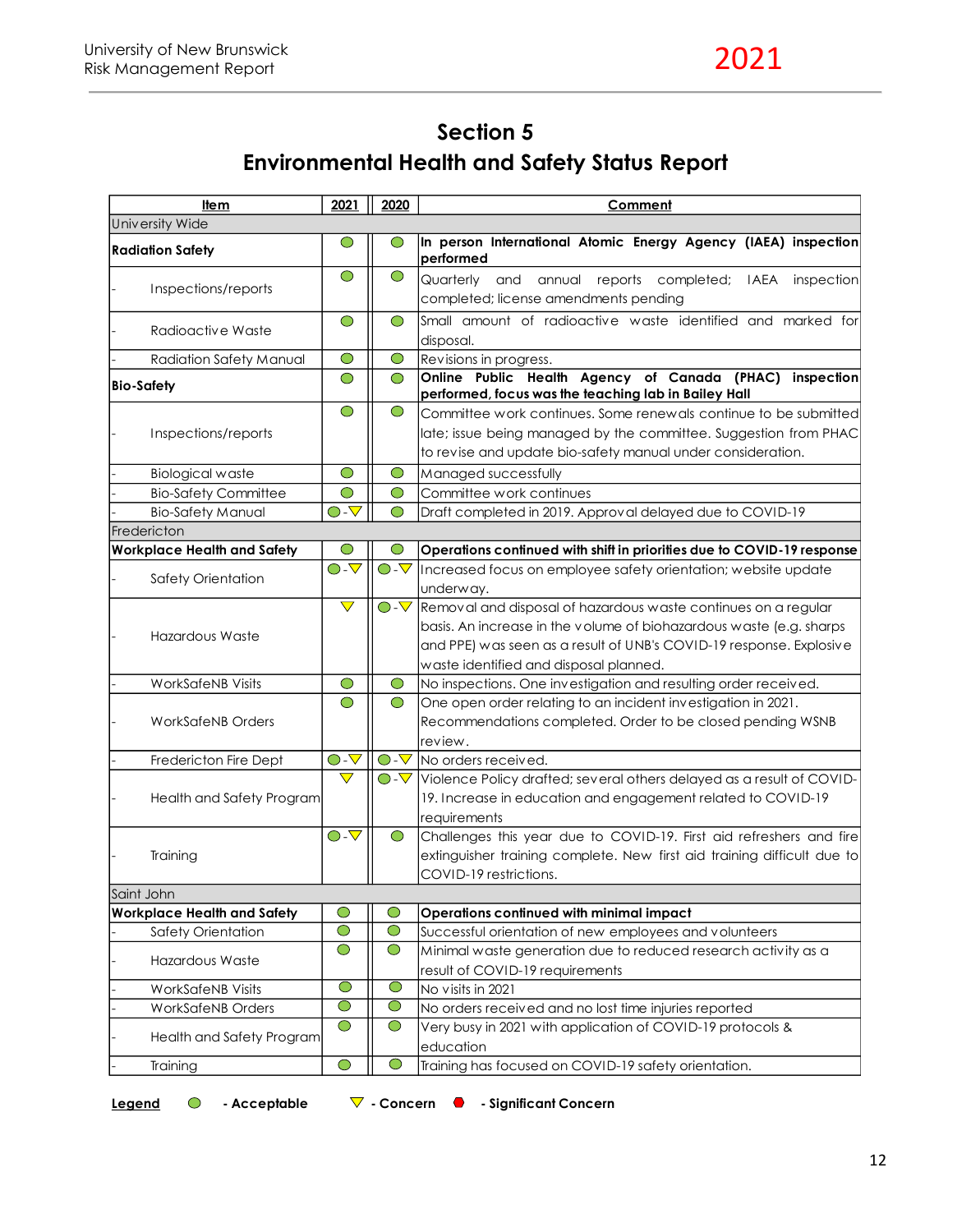### **Risk Appetite Statement**

#### **APPENDIX A**

#### **Risk Appetite Statement**

UNB is, and intends to remain, a successful, sustainable institution by implementing the key directions of the Strategic Plan – UNB Towards 2030. The UNB community understands that there are risks in everything that we do and risk taking must occur if UNB is to innovate and improve. That said, UNB is committed to intelligent risk taking, whereby the risks will be identified, assessed, and managed within a risk management framework ensuring that the risks are understood and managed effectively in order to achieve our goals.

While pursuing innovation and improvement, UNB will not compromise its reputation for teaching, learning and research.

|                                                                                                                                                                                                                                    | Very<br>Low  | Low          | <b>Balanced</b> | <b>Moderate</b> | <b>High</b> |
|------------------------------------------------------------------------------------------------------------------------------------------------------------------------------------------------------------------------------------|--------------|--------------|-----------------|-----------------|-------------|
| We accept a very low risk in areas of:                                                                                                                                                                                             |              |              |                 |                 |             |
| - Staff and student safety,                                                                                                                                                                                                        | $\checkmark$ |              |                 |                 |             |
| - Business continuity management (including IT),                                                                                                                                                                                   | $\checkmark$ |              |                 |                 |             |
| - Compliance with legislative, regulatory requirements and<br>ethical matters.                                                                                                                                                     | $\checkmark$ |              |                 |                 |             |
| We accept a <b>low risk</b> in the areas of:                                                                                                                                                                                       |              |              |                 |                 |             |
| - Student experience,                                                                                                                                                                                                              |              | $\checkmark$ |                 |                 |             |
| - Research and teaching quality,                                                                                                                                                                                                   |              | ✓            |                 |                 |             |
| - Financial and asset management,                                                                                                                                                                                                  |              | ✓            |                 |                 |             |
| - Student data and reporting.                                                                                                                                                                                                      |              | $\checkmark$ |                 |                 |             |
| UNB encourages entrepreneurship and innovation. UNB<br>recognizes that risk is inherent in new activities and<br>approaches; therefore, in the following activities we also<br>accept a <b>balanced to moderate</b> level of risk: |              |              |                 |                 |             |
| - Teaching, learning and research opportunities,                                                                                                                                                                                   |              |              |                 |                 |             |
| - Developing and implementing new and original<br>strategies                                                                                                                                                                       |              |              | $\checkmark$    | ✓               |             |
| - Workplace and campus innovation                                                                                                                                                                                                  |              |              | ✓               | ✓               |             |
| - Relationships with local and global enterprises and<br>communities.                                                                                                                                                              |              |              |                 |                 |             |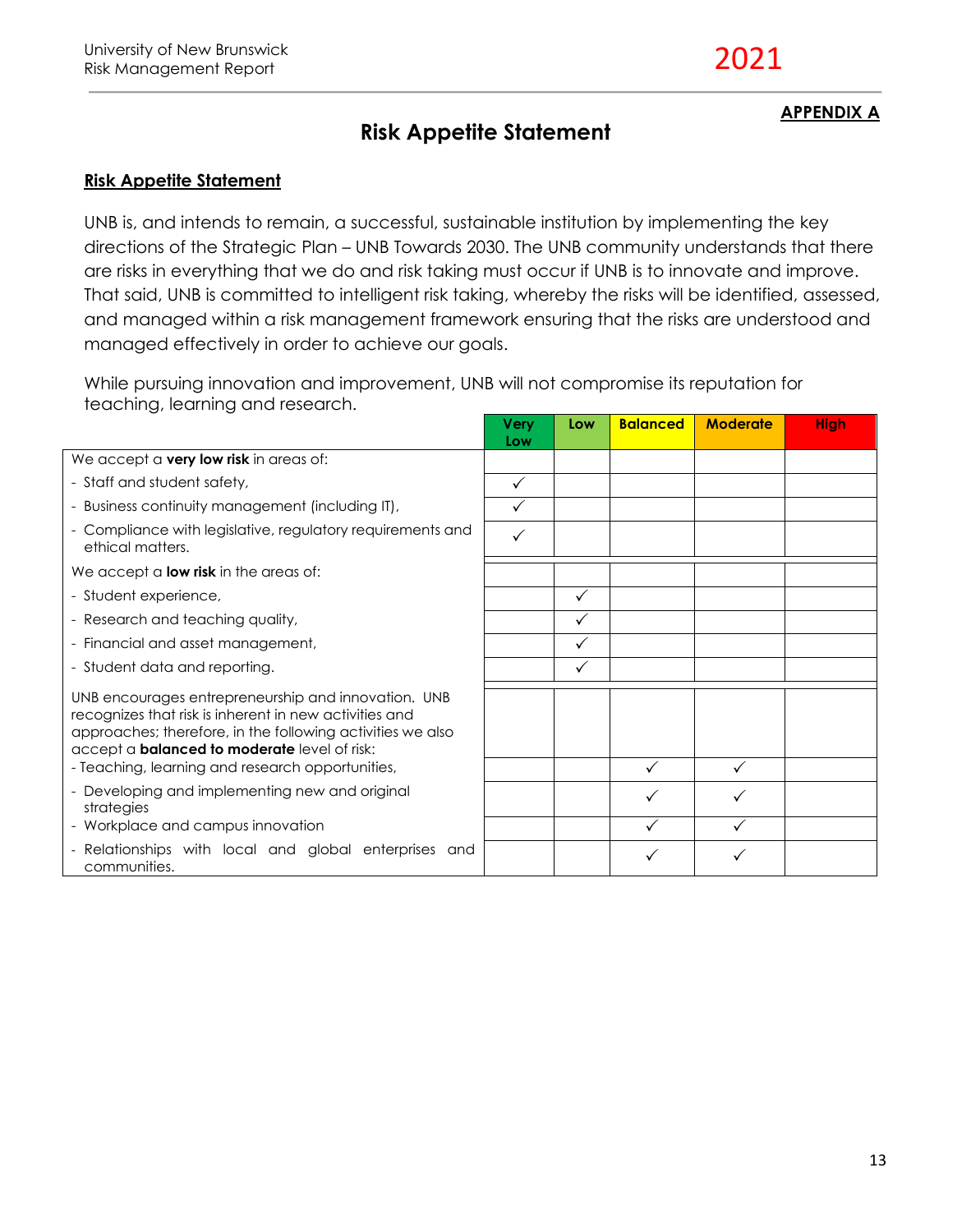# **Risk Appetite Thresholds**

### **APPENDIX B**

|                | evel of Risk    | <b>Definition of Thresholds</b>                                                                                                                                     | <b>Examples of Inherent Risk Levels</b>                                                                                                                                                                                                      |
|----------------|-----------------|---------------------------------------------------------------------------------------------------------------------------------------------------------------------|----------------------------------------------------------------------------------------------------------------------------------------------------------------------------------------------------------------------------------------------|
| 5              | <b>High</b>     | Inherently high level of risk in the opportunity being<br>pursued. A negative result is virtually certain to<br>occur - what is unknown is the severity and timing. | 1. IT outage (mitigation strategy Disaster Recovery Plan)<br>2. Varsity sport injury (mitigation strategy qualified<br>coaches and trainers, policies)                                                                                       |
| 4              | <b>Moderate</b> | There is some risk associated with the opportunity<br>being pursued. There may be some actions to<br>mitigate the risk.                                             | 11. Investment losses in a market downturn - investment<br>policies<br>2. Research activity                                                                                                                                                  |
| 3              | <b>Balanced</b> | There is some risk associated with the opportunity<br>being pursued. However mitigating actions have<br>reduced these risks to a low level or exposure.             | 1. Fire or damage to a building - insurance with \$250K<br>deductible, safety policies and procedures<br>2. Research activity - with policies and procedures to<br>limit risks (e.g. animal care policy, internal controls over<br>spending) |
| $\overline{2}$ | Low             | University will only accept opportunities with risks<br>attached that will not result in significant exposure<br>or loss.                                           | 1. We do not allow dangerous activities on campus<br>without appropriate policies and procedures<br>2. We do not invest in speculative investments                                                                                           |
|                | <b>Very Low</b> | There are no circumstances under which the<br>University will accept an opportunity that has risk.                                                                  | 1. Compromise of ethical standards is never a<br>consideration.                                                                                                                                                                              |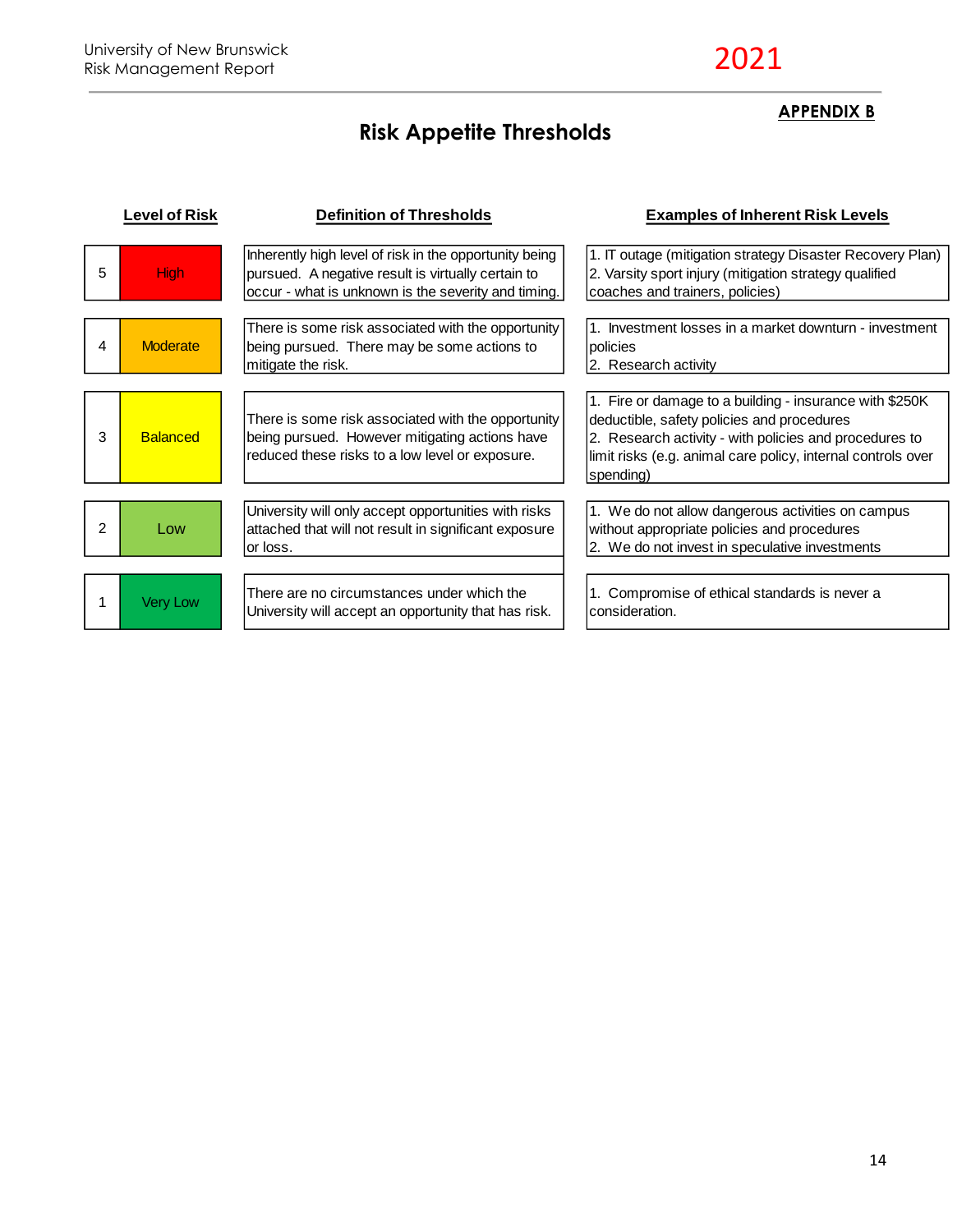2021

#### **APPENDIX C**



#### **Inherent Risk Exposure Matrix**

(impacts over 12-24 months with no additional risk mitigations)

|                |                                                     |                                                        | Probability                       |                                  |                |                                             |
|----------------|-----------------------------------------------------|--------------------------------------------------------|-----------------------------------|----------------------------------|----------------|---------------------------------------------|
|                | Safety                                              | Reputation                                             | Financial                         | Recovery                         |                | Factors                                     |
| 5              | Loss of Life                                        | Stakeholder<br>intervention                            | More than<br>10% of<br>budget     | $10+$ days to<br>recover         | 5              | Expected<br>to occur<br>(almost<br>certain) |
| 4              | Lost time<br>injury with<br>permanent<br>disability | Loss of<br>stakeholder<br>support and<br>trust         | Between 5%-<br>10% of<br>budget   | 5-10 days to<br>recover          | 4              | Probably<br>will occur<br>(Likely)          |
| 3              | Lost time<br>injury                                 | Sustained<br>complaints<br>by multiple<br>stakeholders | Between 3%<br>and 5% of<br>budget | 3-5 days to<br>recover           | 3              | Might<br>occur<br>(moderate)                |
| $\overline{2}$ | Injury that<br>requires<br>treatement               | Multiple<br>Stakeholder<br>complaints                  | Between 1%<br>and 3% of<br>budget | 1-3 days to<br>recover           | $\overline{2}$ | Could<br>occur<br>(unlikely)                |
| $\mathbf{1}$   | Injury but no<br>treatment<br>required              | Stakeholder<br>complaint                               | Less than 1%<br>of budget         | Less than 1<br>day to<br>recover | $\mathbf{1}$   | May occur<br>(rare)                         |

\*Adapted from Memorial Univesrity Enterprise Risk Management Framework 2019